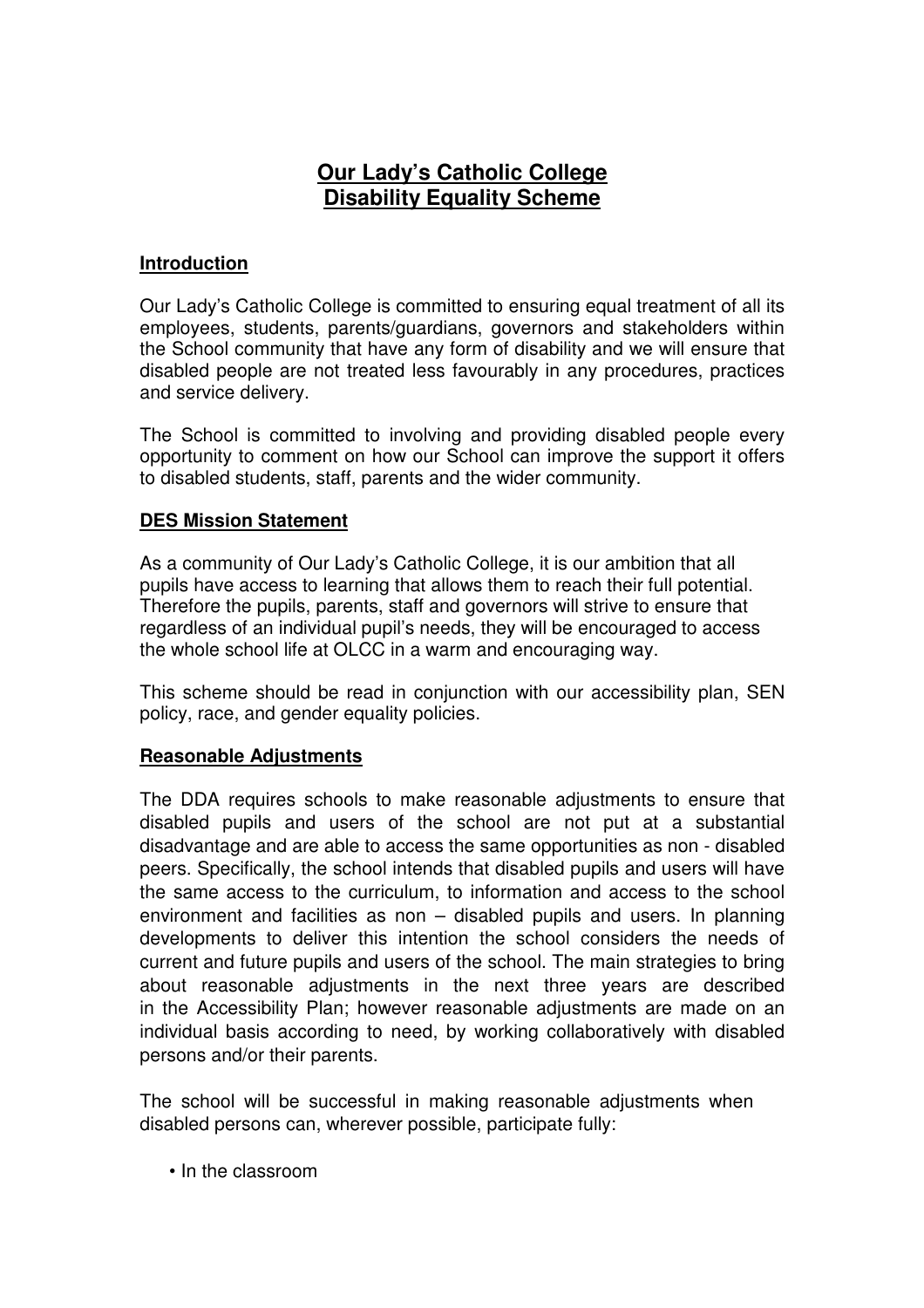- In the school curriculum
- At all times and in all parts of the building

### And when

- Disabled persons feel part of the life of the school
- Disabled persons are included by their peers in all parts of school life
- Parents of disabled students feel their child is part of the life of the school
- Staff feel confident in working with disabled pupils

# **Legal requirements/role of Governing Body**

Under Part 5A of the DDA governing bodies are required to:

- **promote equality of opportunity for disabled people: pupils, staff, parents, carers and other people who use the school or may wish to; and**
- **prepare and publish a disability equality scheme to show how they will meet these duties.**

This scheme and the accompanying action plans set out how the governing body of OLCC will promote equality of opportunity for young people and adults.

In addition, duties in Part 4 of the DDA require the governing body to increase access to education for disabled pupils in 3 ways:

- **increasing the extent to which disabled pupils can participate in the school curriculum;**
- **improving the environment of the school to increase the extent to which disabled pupils can take advantage of education and associated services;**
- **improving the delivery to disabled pupils of information which is provided in writing for pupils who are not disabled.**

These are the core areas covered by our **Accessibility Plan** which outlines how the Governing Body intends to further increase access to education for disabled pupils which is incorporated in this scheme.

### **What do we understand by "disability"?**

At OLCC we promote disability equality and prepare all our young people for life in a diverse society. We use the term 'disabled' to refer to someone who has:

> '**a physical or mental impairment which has a substantial and long-term,**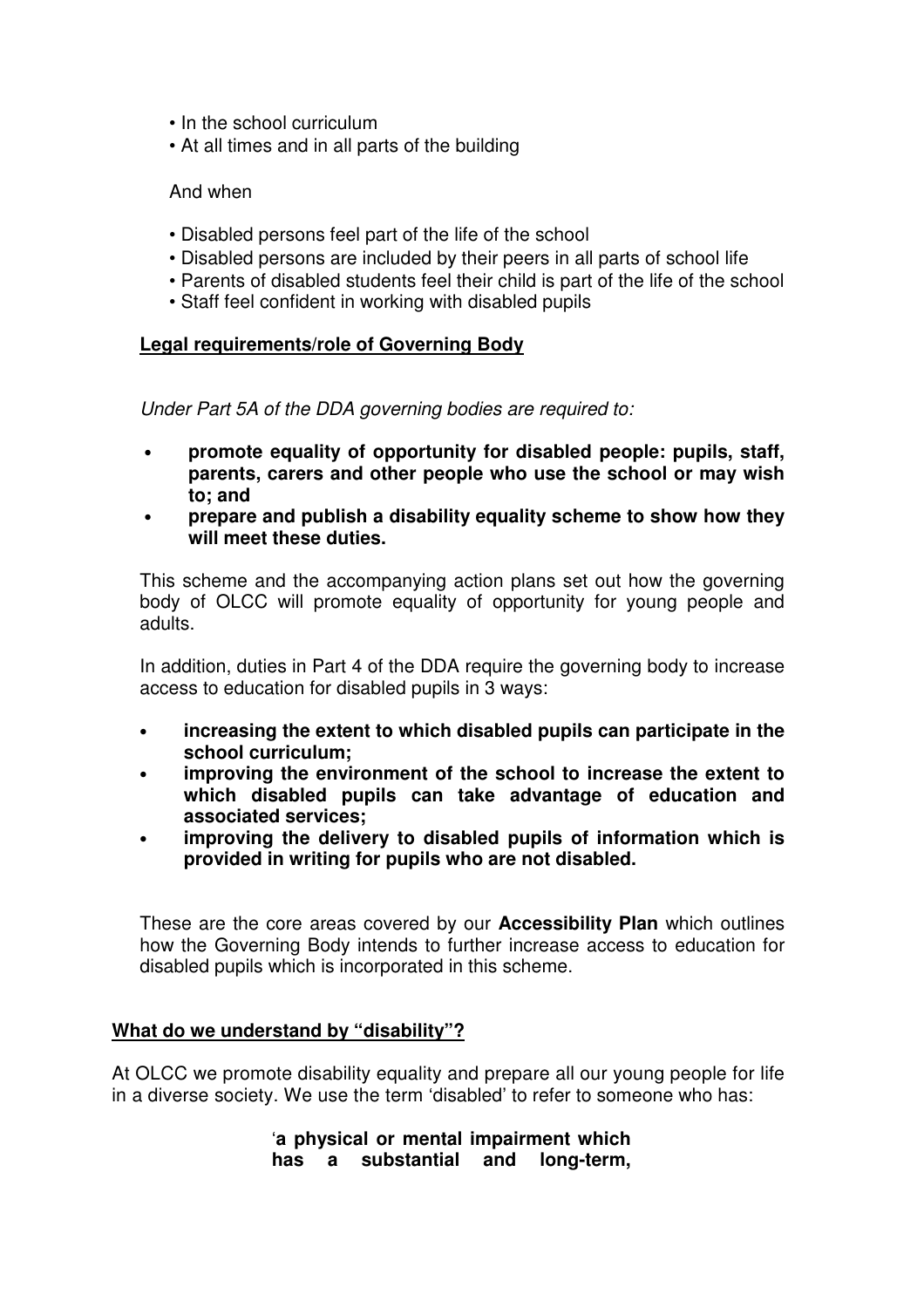#### **adverse effect on his or her ability to carry out normal day-to-day activities**.

We do not interchange **the term disabled** with the phrase **special educational needs** although we appreciate that many pupils with SEN will also have disabilities.

We use the DDA definition of **impairment to** include **hidden impairments**  such as dyslexia, autism, speech and language impairments, Attention Deficit Hyperactivity Disorder (ADHD) as well as:

- 'physical impairment' which includes sensory impairment;
- 'mental impairment' which includes learning difficulties and an impairment resulting from or consisting of a mental illness.

We believe that an impairment does not of itself mean that a pupil is disabled. It is the effect on the pupil's ability to carry out normal day-to-day activities that has to be considered.

In relation to normal day-to-day activity the test of whether an impairment affects normal day-to-day activity is whether it affects one or more of the following:

- mobility:
- manual dexterity;
- physical co-ordination;
- continence;
- ability to lift, carry or otherwise move everyday objects;
- speech, hearing or eyesight;
- memory or ability to concentrate, learn or understand;
- perception of risk of physical danger

The core value of OLCC in relation to disability is to actively seek to:

- **Promote equality of opportunity between disabled persons and other persons**
- **Eliminate discrimination that is unlawful under the Act**
- **Eliminate harassment of disabled persons that is related to their disabilities**
- **Promote positive attitudes towards disabled persons –This means not representing people in a demeaning way, and it also means not pretending they don't exist and not representing them at all.**
- **Encourage participation by disabled persons in public life It is also important to respect the wishes of disabled children in an educational setting so that they do not feel pushed into activities they do not wish to take part in.**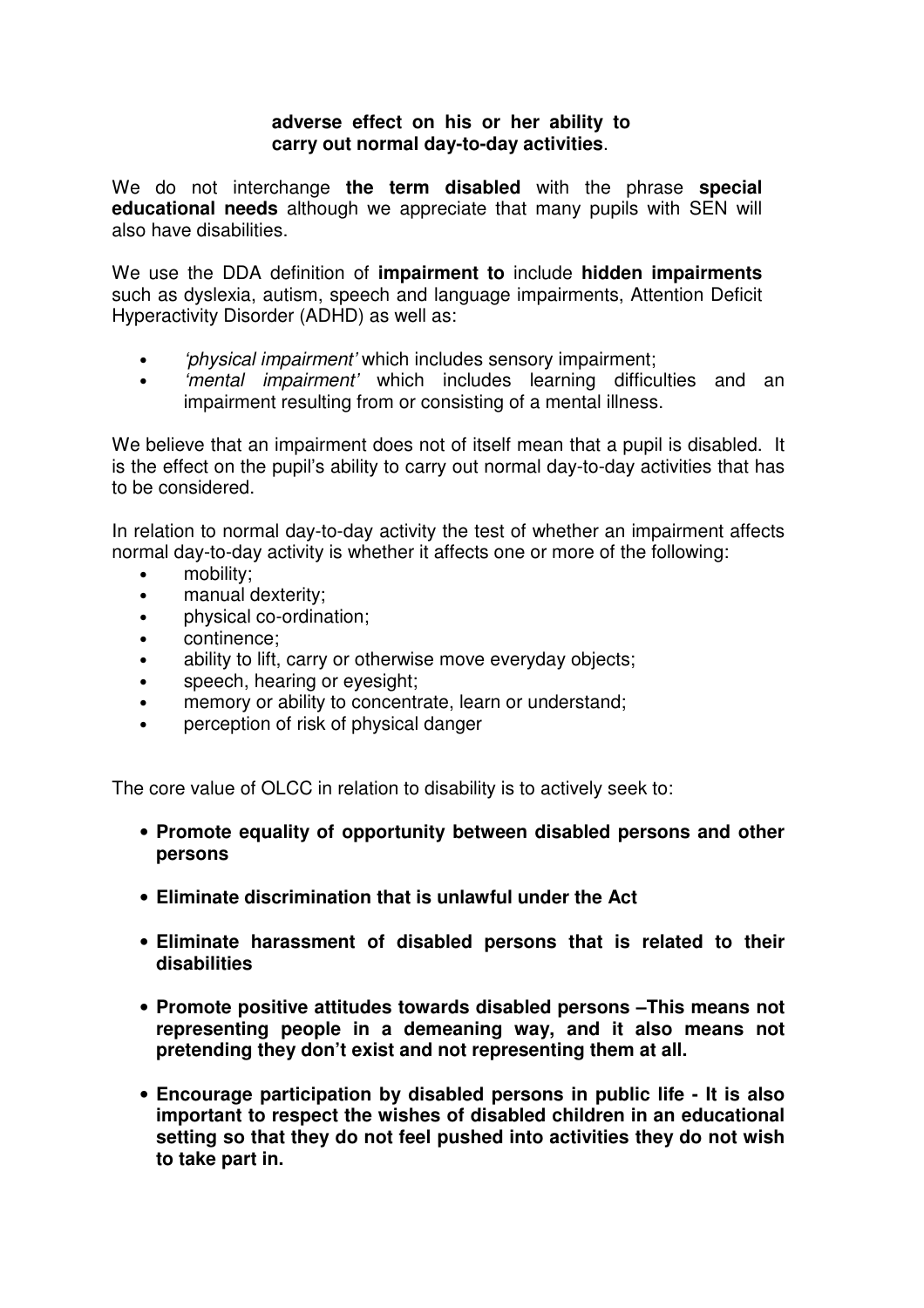• **Take steps to take account of disabled persons' disabilities, even where that involves treating disabled persons more favourably than other persons.** 

(DDA 2005 S.49A)

### **Involving disabled students, staff and parents – in our school and the community**

The School is committed to ensuring an environment where everyone has opportunities. It is important that we consider everyone in our school and community, improving support through various methods to create a deeper understanding.

The provision and information gathered:

- A curriculum that continues to be assessed and updated to ensure inclusion for all. – constantly updated
- A site where staff, pupils, parents, governors and visitors can access and use facilities.  $-$  constantly updated
- SEN workshop meeting where representatives of each department join the SEN department for updates, listen to speakers, school improvement. every term, ongoing
- Letter sent to parents of pupils who have statements from year 7-9 to gain feedback. – June 2009
- The creation of a DES council formed by pupils with varied disabilities under the DDA. This council discusses what barriers are faced and what steps are necessary to remove them. November 2009
- The link between the DES council and the student council to bring a voice, setting out objectives and the actions needed to be achieved. – January 2010
- The continued link with our wider community prompting awareness and friendship between pupils of OLCC and The Loyne through varied activities and visits. – ongoing
- To use the Disability Act and DES in planning school trips. *ongoing*
- Disabled staff are consulted so that any specific issues surrounding disabilities, support and personal development can be considered. – ongoing for changes in need and staff
- Using newsletter, services and assemblies to promote awareness of the DDA acts and how it affects our community.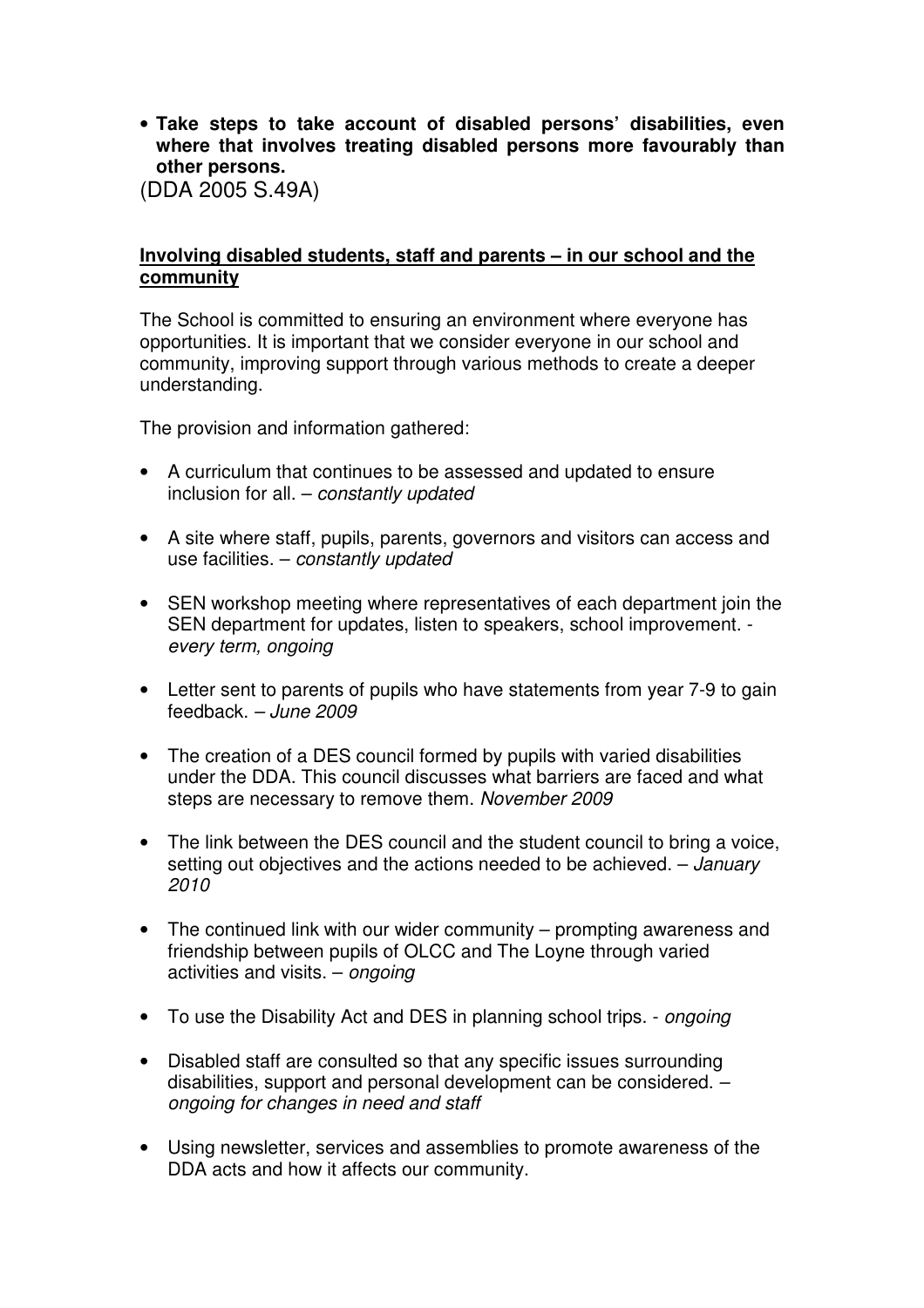- Use of questionnaires to enable us to determine where action is necessary.
- Raising awareness of the DES via the ECM governors committee. March 2010
- Attendance on SEN implementing DES policy course. April 2010

# **Meeting the six duties**

OLCC aims to meet the requirements of the 6 duties through:

# **Promoting equality of opportunity**

- by awareness raising and staff training
- by ensuring all policies reflect the school's commitment to equal opportunities for the disabled
- by keeping a watchful eye on the impact of policies
- reviewing and adjusting policies
- raising expectations
- Improving communication
- Increasing awareness of the ways in which parents of disabled children and young people can help to support their learning, for example through workshops
- Ensuring that the talents of disabled pupils are represented accordingly through the Gifted and Talented Registers

# **Eliminating discrimination**

The school is committed to ensuring equal opportunities for all children, employees and users of school services and all school policies and procedures are based on this commitment.

# **Eliminating bullying and harassment**

The school has adopted LA policies on harassment at work.

The school's Anti Bullying Policy is regularly monitored and reviewed by a team of staff, parents, Governors and students. The latest policy May 2009 + is available from the school's web site or directly from the Head Teacher.

- raising awareness amongst staff and pupils of disability-related harassment
- understanding the nature and prevalence of bullying and harassment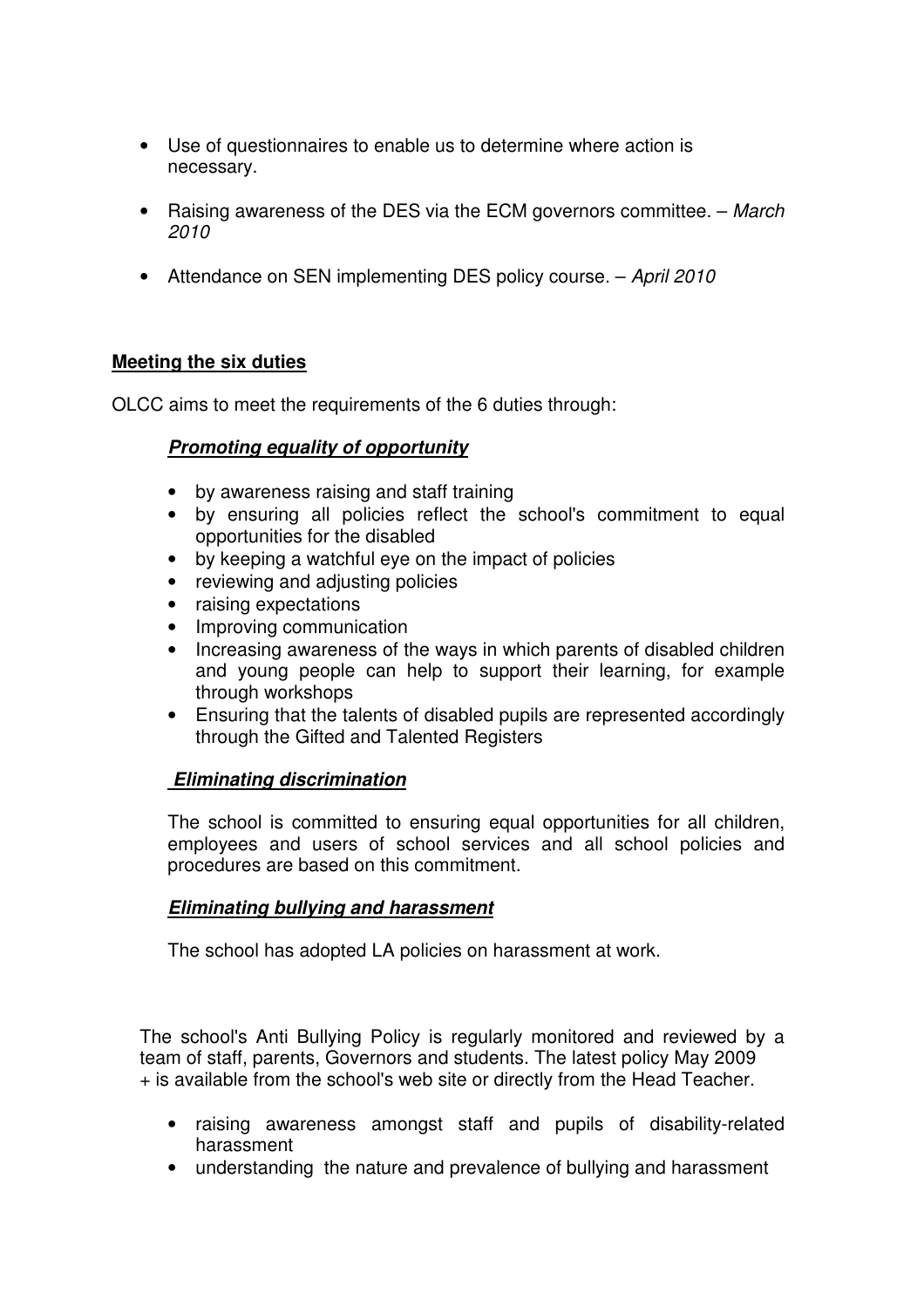- recognising and addressing bullying and harassment
- involving pupils themselves in combating bullying
- reviewing school anti-bullying policy and procedures
- ensuring that disability-related harassment of disabled staff, parents, carers and other users of the school is identified and addressed
- the use of SEAL materials
- If a number of incidents have been prevalent within a particular year group, use circle time, story time or assembly to investigate and address the issue with all pupils

### **Promoting positive attitudes**

- by staff modelling respectful attitudes to disabled pupils, staff and parents
- by challenging negativity
- by ensuring representation of disabled people in senior positions in the school
- through the curriculum SEAL/PSHE/RE
- through positive images in school books and other materials
- ensure that disability is represented in posters, collages, displays and learning materials
- celebrate and highlight key events such as the Paralympics, Deaf Awareness Week and Learning Disability Week
- Inviting disabled members of the community/organisations to talk to children

# **Encouraging participation in public life**

- Where possible, disabled pupils, staff and parents are represented in senior, responsible and representative roles
- There are positive images of disabled people participating
- Ensure that disabled pupils are represented and encouraged to participate in class assemblies, plays, events and on the school council

### **Taking steps to meet disabled people's needs, even if this requires more favourable treatment**

- Additional coaching or training for disabled pupils, staff or parents
- Special facilities for disabled pupils at breaks and lunchtimes
- A policy of interviewing all disabled applicants who meet the minimum requirements for a job

# **Making things happen**

### Action plans